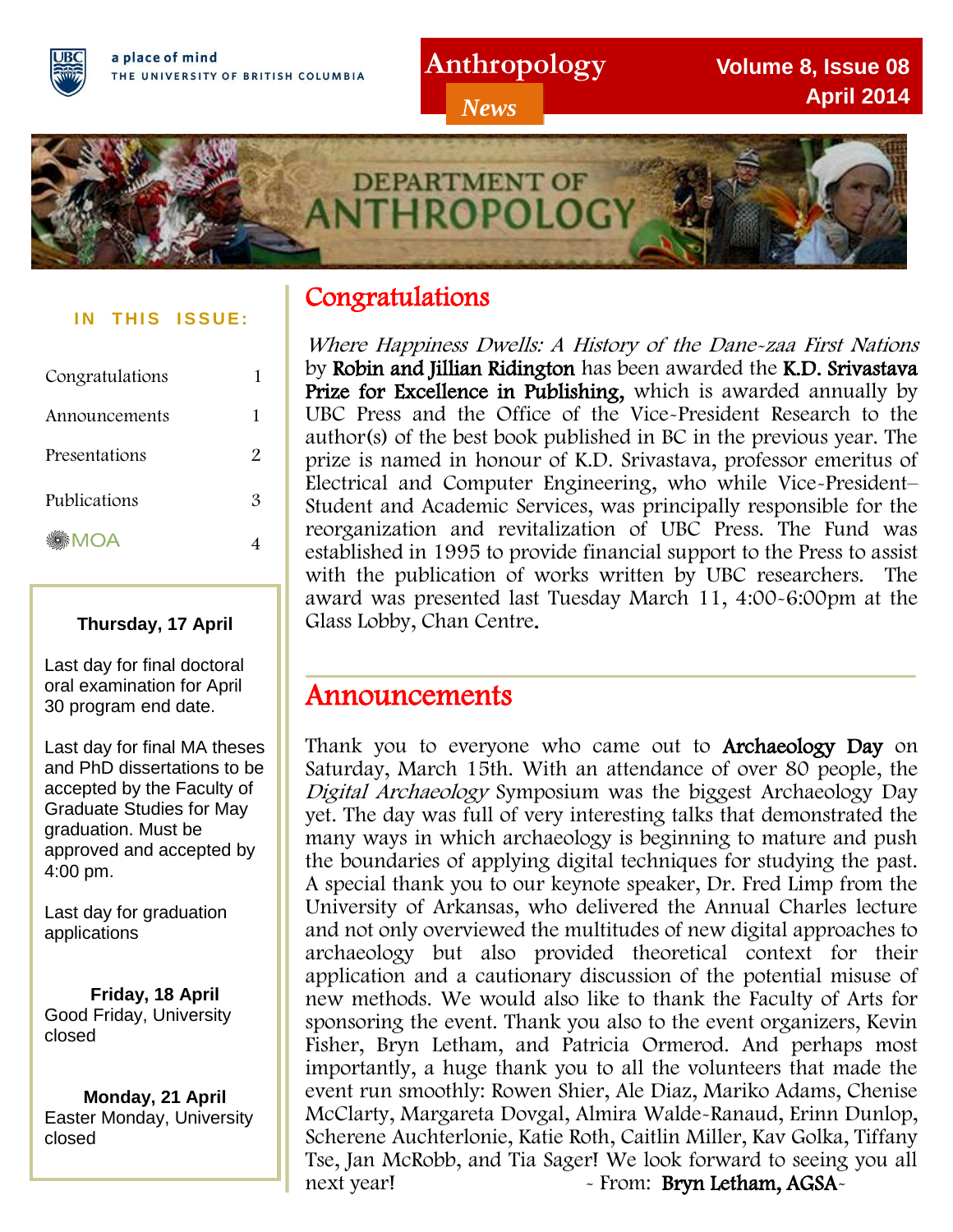# "Commemorating the Third Anniversary of Japan's 3.11.3 Triple Disasters"

Speakers at the UBC special event to commemorate the third anniversary of Japan's 3.11 (March 11, 2011) triple disaster organized by Millie Creighton, Anthropology, are, left to right: Deputy Consul General Mr. Akira Uchida (Representative from the Consul General of Japan in Vancouver), Dr. Millie Creighton (Department of Anthropology and Centre for Japanese Research), Dr. David Edgington (Department of Geography and Centre for Japanese Research),



Ms. Kozue Matsumoto (a graduate of UBC masters program and koto performer who grew up in the Tohoku area where the disaster occurred), and Ms. Linda Ohama (Award winning film maker doing documentary film on the Tohoku disaster). Also shown are the koto played for the event, and a textile representing the Cloth Letters sent to Canadian children by Japanese children from Kobe, a city which also experienced a major earthquake in 1995.)

There was a full page coverage of the special event to commemorate the third anniversary of Japan's triple disaster held at the Institute for Asian Research on March 11, 2014 in the Geppo:Bulletin: A Journal of Japanese Canadian Community, History and Culture appearing in the March 2014 edition, page 19.

# Presentations

## Carole Blackburn

2014 "The Violence of Recognition: PTSD and Injury in Residential School Litigation." Talk given in the Law and Society Speaker Series at Green College, February 27, 2014.

# Millie Creighton

2014 invited to Ottawa to take part in Canada-Japan policy discussions for incorporating understandings of gender and diversity into post-disaster policy response implication, Feb. 4-6.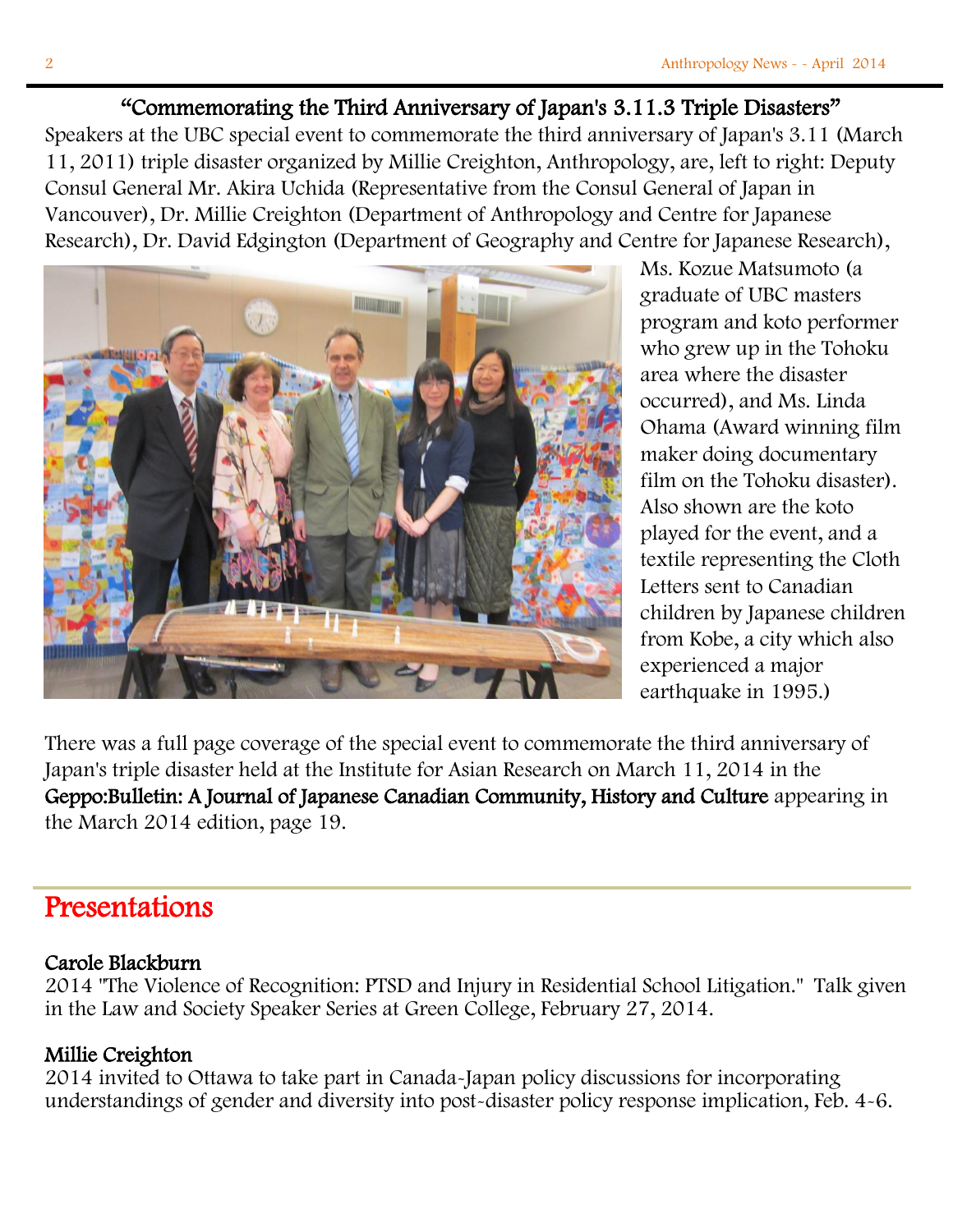## Millie Creighton

2014 organized and chaired a special event, entitled: '3.11.3 Commemorating the Third Anniversary of Japan's Triple Disasters: Presentations of its On-Going Effects Based on Research and Residence in Tohoku Cities and Communities', that was held on March 11, 2014 in commemoration of the third anniversary of Japan's March 11, 2011 triple disasters (earthquake, tsunami, and nuclear reactor meltdown).

## Millie Creighton

2014 'Wasuren! (We Shall't Forget): Rendering, Remembering and Commemorating Tohoku's and Japan's 3.11 Triple Disaster' at the Institute of Asian Research and Centre for Research Centre special event commemorating the anniversary of Japan's disasters held on March 11, 2014.

## Millie Creighton

2014 'We Won't Forget: Remembering and Commemorating Tohoku and Japan's Triple Disaster' for the Centre for Japanese Research seminar series held at the Asian Centre, UBC Vancouver campus on March 12, 2014.

#### Carol E. Mayer

2014 "Crafting Culture: the making and remaking of identity" invited lecture at Kete 2014: New Zealand Academy of Art, Wellington, New Zealand. 2nd March.

#### Anthony Shelton

2014 Book Presenter. British Columbia National Awards for Canadian Non-Fiction. Fairmont Waterfront Hotel, Vancouver, February 21st.

# Publications

#### Chris Arnett

2013 Review of Northwest Coast: Archaeology as Deep History. The Midden 45(3):17-19.

#### Kirsten Bell

2014 Science, policy and the rise of 'thirdhand smoke' as a public health issue. Health, Risk and Society 16(2): 154-170.

#### Charles R. Menzies

2014 "Standing on the Shore with Saaban: An Anthropological Rapprochement with an Indigenous Intellectual Tradition." Collaborative Anthropologies. Vol. 6 2013 (published 2014): 171-199. Available at:<http://tinyurl.com/kcxkkpr>

#### Bruce Granville Miller

2014 Review of Law's Anthropology: From Ethnography to Expert Testimony in Native Title, Paul Burke, Pacific Affairs 87 (1): 196-198.